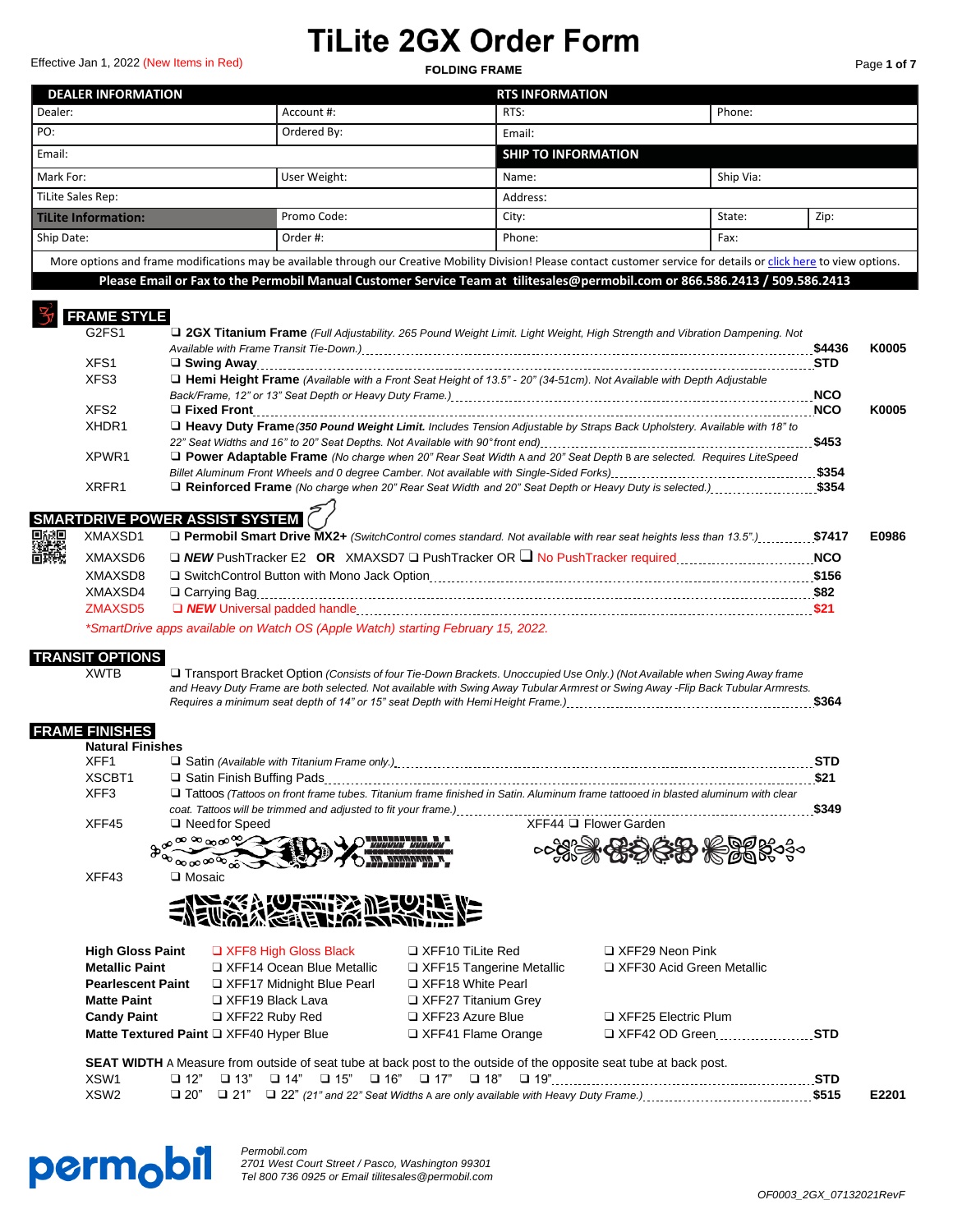Effective Jan 1, 2022 (New Items in Red) **Page 2 of 7 POLDING FRAME** Page 2 of 7

### **FRAME MEASUREMENTS**



SEAT DEPTH B Measure from 1/2" in front of back post to the front edge of seat sling. *(12"-14" Seat Depths B not available with 25" (559) and 26"* 

A

|                  | (560) Rear Wheels.)                                                                                                                  |            |       |
|------------------|--------------------------------------------------------------------------------------------------------------------------------------|------------|-------|
| XSD <sub>1</sub> |                                                                                                                                      | <b>STD</b> |       |
| XSD <sub>2</sub> | $\Box$ 20"                                                                                                                           | \$546      | E2203 |
| XSD <sub>3</sub> | □ Custom Frame Depth: "" Frame Depth Longer Than Seat Depth (Use 1" increments with a maximum of 2". A                               |            |       |
|                  | Custom Frame Depth with a maximum of 20" is \$546.) [11] [2010] [2010] [2010] [2010] [2010] [2010] [2010] [2010                      | <b>NCO</b> |       |
|                  | FRONT SEAT HEIGHT C Measure from floor to top of seat tube at front edge of seat sling. Adjustable in 1/2" increments. (13.5" - 14"  |            |       |
|                  | Front Seat Height C requires Hemi Height Frame Style. 20.5" - 21.5" Front Seat Height C not available with Hemi Height Frame Style.) |            |       |
|                  |                                                                                                                                      |            |       |

|       | FRONT SEAT HEIGHT RANGES                     |                                              |                                           |                              |            |
|-------|----------------------------------------------|----------------------------------------------|-------------------------------------------|------------------------------|------------|
|       | <b>Front Wheel Size</b>                      | <b>Front Seat Height C</b>                   | Hemi Front Seat Height C                  |                              |            |
|       | 3" Front Wheel                               | $14.5" - 18.5"$                              | $13.5" - 17.5"$                           |                              |            |
|       | 3" Front Wheel w/ Glide™                     | $16.5" - 17.5"$                              | $15.0" - 17.0"$                           |                              |            |
|       | 4" Front Wheel                               | $15.5" - 19.0"$                              | $14.5" - 18.0"$                           |                              |            |
|       | 4" Front Wheel w/ Glide™                     | $17.0" - 18.0"$                              | $15.5" - 17.0"$                           |                              |            |
|       | 5" Front Wheel                               | $16.5" - 19.5"$                              | $16.0" - 18.5"$                           |                              |            |
|       | 5" Front Wheel w/ Glide™                     | $17.5" - 18.5"$                              | $16.5" - 18.0"$                           |                              |            |
|       | 6" Front Wheel                               | $17.5" - 20.0"$                              | $16.5" - 19.0"$                           |                              |            |
|       | 6" Front Wheel w/ Glide™                     | 19.0"                                        | $17.5" - 18.0"$                           |                              |            |
|       | 8" Front Wheel                               | $19.5" - 21.0"$                              | $18.5" - 19.5"$                           |                              |            |
|       |                                              |                                              |                                           |                              |            |
| XFSH1 | $\Box$ 13.5"<br>$\Box$ 14"<br>$\Box$ 14.5"   | $\square$ 16"<br>$\Box$ 15"<br>$\Box$ 15.5"  | $\Box$ 16.5" $\Box$ 17.0"<br>$\Box$ 16.5" | $\Box$ 16.5"<br>$\Box$ 17.0" |            |
|       | $\Box$ 18.0"<br>$\Box$ 18.5"<br>$\Box$ 17.5" | $\Box$ 19.5"<br>$\Box$ 20.0"<br>$\Box$ 19.0" | $\Box$ 20.5"<br>$\Box$ 21.0"              |                              | <b>NCO</b> |

**REAR SEAT HEIGHT** D Measure from floor to top of seat tube at back post. Adjustable in 3/8" increments.

|                             | <b>Rear Wheel Size</b><br><b>Rear Seat Height</b>                                                                                                                                  |            |       |
|-----------------------------|------------------------------------------------------------------------------------------------------------------------------------------------------------------------------------|------------|-------|
|                             | 22"<br>$13.0" - 18.0"$<br>24"<br>$14.0" - 19.0"$<br>25"<br>$140" - 190"$<br>26"<br>$15.0" - 20.0"$                                                                                 |            |       |
| XRSH1                       | $\Box$ 13.5" $\Box$ 14" $\Box$ 14.5" $\Box$ 15" $\Box$ 15.5" $\Box$ 16" $\Box$ 16.5" $\Box$ 17.7" $\Box$ 17.5" $\Box$ 18" $\Box$ 18.5"<br>$\Box$ 13"<br>$\Box$ 19"                 | <b>NCO</b> |       |
| <b>BACK SUPPORTS</b>        | ROHO <sup>®</sup> AGILITY <sup>®</sup> Standard Minimum Contour Back Support (Comes standard with quick release hardware.)                                                         |            |       |
| <b>Shell Height</b><br>BRS5 | $\Box$ 10" $\Box$ 13" $\Box$ 16" $\Box$ 18"                                                                                                                                        | \$498      | E2611 |
| BRS6                        |                                                                                                                                                                                    |            | E2613 |
| BRS7                        |                                                                                                                                                                                    |            | E2620 |
| BRS8                        |                                                                                                                                                                                    |            | E2615 |
|                             | ROHO <sup>®</sup> AGILITY <sup>®</sup> Standard Mid Contour Back Support (Comes standard with quick release hardware.)<br>Shell Height $\Box$ 10" $\Box$ 13" $\Box$ 16" $\Box$ 18" |            |       |
| BRS9                        | □ Foam w/ Air Insert                                                                                                                                                               |            | E2620 |
| BRS <sub>10</sub>           | □ Foam w/ Air Insert + Lumbar   19707                                                                                                                                              |            | E2615 |
|                             | <b>COMFORT ACTA-EMBRACE® Back Support</b><br>Shell Height $\Box$ 10" $\Box$ 12" $\Box$ 14" $\Box$ 16"                                                                              |            |       |
| SBRS16                      |                                                                                                                                                                                    |            | E2613 |
| CPSB <sub>1</sub>           |                                                                                                                                                                                    |            |       |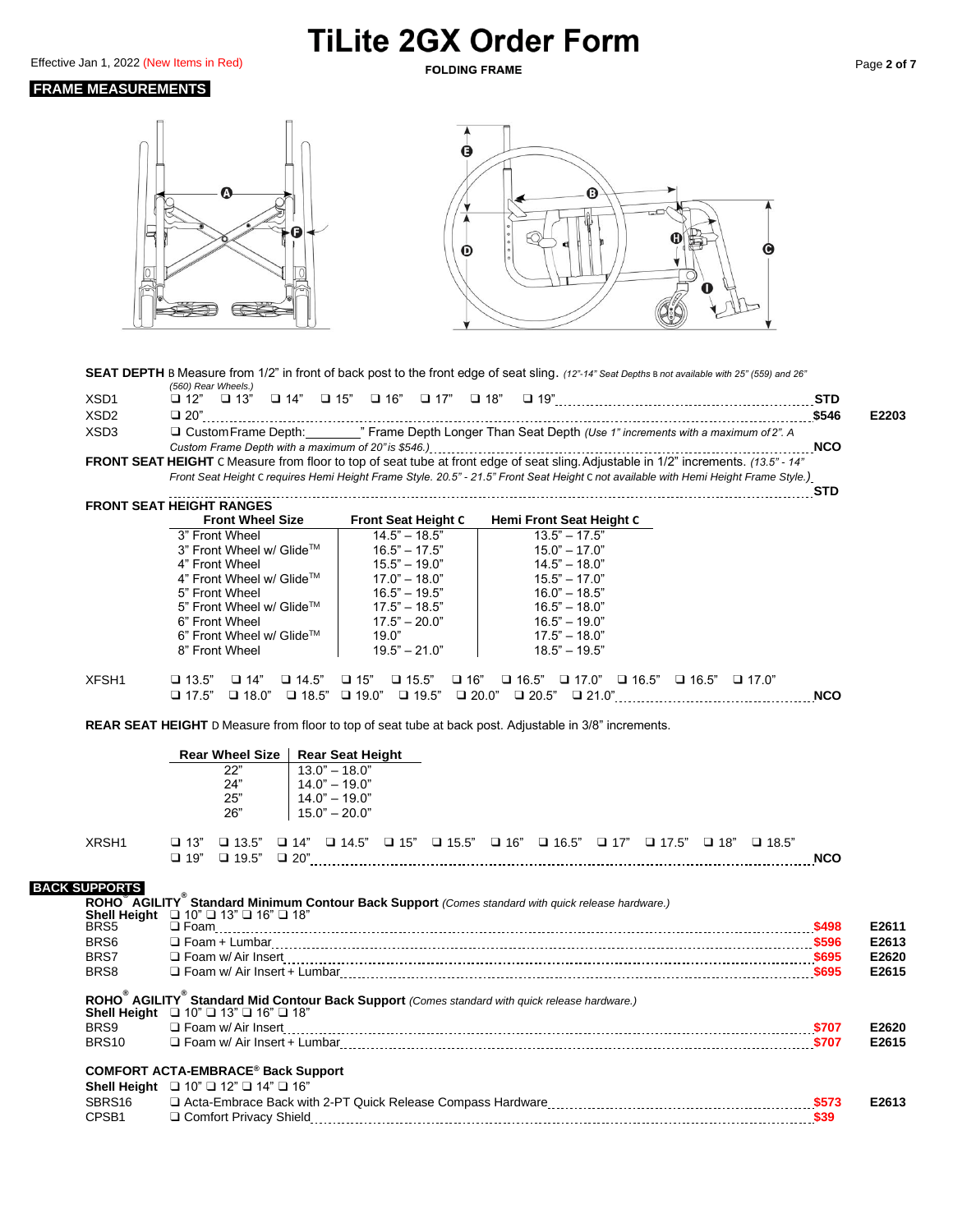|                                          | Shell Height $\Box$ 10" $\Box$ 12" $\Box$ 14" $\Box$ 16"                                                    |                                                                                                                                                                                                                                                                            |              |
|------------------------------------------|-------------------------------------------------------------------------------------------------------------|----------------------------------------------------------------------------------------------------------------------------------------------------------------------------------------------------------------------------------------------------------------------------|--------------|
| SBRS13                                   |                                                                                                             |                                                                                                                                                                                                                                                                            |              |
| CPSB1                                    |                                                                                                             |                                                                                                                                                                                                                                                                            |              |
|                                          |                                                                                                             |                                                                                                                                                                                                                                                                            |              |
| <b>FRAME MEASUREMENTS</b>                |                                                                                                             |                                                                                                                                                                                                                                                                            |              |
|                                          |                                                                                                             | SEAT BACK HEIGHT E/SEAT BACK/PUSH HANDLES Measure from top of back post to top of seat tube at rear of frame.                                                                                                                                                              |              |
| <b>SEAT BACK TYPE</b>                    |                                                                                                             |                                                                                                                                                                                                                                                                            |              |
| XSB <sub>13</sub>                        |                                                                                                             |                                                                                                                                                                                                                                                                            | <b>STD</b>   |
| XLB1                                     |                                                                                                             | □ Folding Stabilizer Bar (Required with Transit Tie-Down Option unless Depth Adjustable Backrest is selected. Includes Tension                                                                                                                                             |              |
|                                          |                                                                                                             |                                                                                                                                                                                                                                                                            |              |
| XSB <sub>14</sub>                        |                                                                                                             | □ Fixed Angle, Adjustable Height Seat Back w/8-Degree Bend. (Not available with Heavy Duty Frame.) NCO                                                                                                                                                                     |              |
| XSB <sub>18</sub>                        |                                                                                                             |                                                                                                                                                                                                                                                                            | \$240        |
| XSB <sub>16</sub>                        |                                                                                                             | □ Depth Adjustable Back/Frame (Not Available with Hemi Height Frame, Heavy Duty Frame, 19" or 20" Seat Depths B, Swing Away<br>Tubular or Swing Away Flip-Back Armrest. Seat Depths B of 12"-17" allow 3" of rearward adjustment. Seat Depth B of 18" allow 2" of rearward |              |
|                                          |                                                                                                             |                                                                                                                                                                                                                                                                            |              |
|                                          |                                                                                                             |                                                                                                                                                                                                                                                                            |              |
| <b>PUSH HANDLES</b>                      |                                                                                                             |                                                                                                                                                                                                                                                                            |              |
| XSB <sub>6</sub>                         |                                                                                                             |                                                                                                                                                                                                                                                                            | <b>NCO</b>   |
| XSB7                                     |                                                                                                             | Integrated Fold-Down Push Handles (Requires Tension Adjustable by Straps Back Upholstery. Not available with Heavy                                                                                                                                                         |              |
|                                          |                                                                                                             |                                                                                                                                                                                                                                                                            |              |
| XSB <sub>9</sub>                         |                                                                                                             | □ Bolt-On Height Adjustable Push Handles (Requires Tension Adjustable by Straps Back Upholstery. Not available with Heavy                                                                                                                                                  |              |
|                                          |                                                                                                             | Duty Frame, Folding Adjustable-Angle and Height Seat Back, Swing Away Tubular Armrests or Swing Away - Flip Back Tubular                                                                                                                                                   |              |
|                                          |                                                                                                             |                                                                                                                                                                                                                                                                            |              |
|                                          |                                                                                                             | XSB20/XSB14 FIXED ANGLE ADJUSTABLE SEAT BACK HEIGHT E (11"-15" Fixed Seat Back Height not available with Heavy Duty                                                                                                                                                        |              |
|                                          |                                                                                                             | Frame, Swing Away Tubular Arms 12"-15", Bolt-On Height Adjustable Push Handles or Folding Stabilizer Bar.)                                                                                                                                                                 |              |
|                                          | <b>Push Handles</b>                                                                                         |                                                                                                                                                                                                                                                                            |              |
|                                          | Short<br>(Selected on Pg. 2)                                                                                | Tall<br><b>Set at:</b> (Use 1" Increments)                                                                                                                                                                                                                                 |              |
|                                          | None<br>$\Box$ 11.0" - 15.0"                                                                                | □ 16"- 20"<br>Set at:                                                                                                                                                                                                                                                      |              |
|                                          | Integrated<br>$\Box$ 11.0" - 15.0"                                                                          | Set at: ___________<br>$\Box$ 16"- 20"                                                                                                                                                                                                                                     |              |
|                                          | Integrated Fold-Down<br>$\Box$ 11.0" - 15.0"                                                                | Set at: ____________<br>$\Box$ 16"- 20"                                                                                                                                                                                                                                    |              |
|                                          | Bolt-On Height Adj.<br>--------------                                                                       | Set at:<br>$\Box$ 16"- 20"                                                                                                                                                                                                                                                 |              |
|                                          |                                                                                                             |                                                                                                                                                                                                                                                                            |              |
| XSB <sub>18</sub>                        |                                                                                                             | FOLDING ADJUSTABLE- ANGLE AND HEIGHT SEAT BACK E (Not available with a Folding Stabilizer Bar or Heavy Duty Frame)                                                                                                                                                         |              |
|                                          |                                                                                                             |                                                                                                                                                                                                                                                                            |              |
|                                          |                                                                                                             |                                                                                                                                                                                                                                                                            |              |
|                                          | <b>Push Handles</b><br>Short                                                                                | Medium<br>Tall                                                                                                                                                                                                                                                             |              |
|                                          | (Selected on Pg. 2)<br>None                                                                                 | <b>Set at:</b> (Use 1" Increments)                                                                                                                                                                                                                                         |              |
|                                          |                                                                                                             | $\boxed{)}$ 11.0" - 13.0" $\boxed{)}$ 13.5" - 16.5" $\boxed{)}$ 16.5" - 19.5"<br>Set at:                                                                                                                                                                                   |              |
|                                          | Integrated                                                                                                  | <b>□</b> 12.5" – 14.5" $\boxed{ }$ 13.5" – 16.5" $\boxed{ }$ 17.0" – 19.5"<br>Set at:__________                                                                                                                                                                            |              |
|                                          | Integrated Fold-Down                                                                                        | $\Box$ 15.0" - 17.0" $\Box$ 16.0" - 19.0" $\Box$ 18.5" - 20.5"<br>Set at:                                                                                                                                                                                                  |              |
|                                          |                                                                                                             |                                                                                                                                                                                                                                                                            |              |
| <b>CAMBER F</b>                          |                                                                                                             |                                                                                                                                                                                                                                                                            |              |
| XCBR8                                    |                                                                                                             |                                                                                                                                                                                                                                                                            | <b>STD</b>   |
|                                          | <b>FRONT ANGLE</b> H Front Angle H is measured from inside of front frame tube to top of bottom frame tube. |                                                                                                                                                                                                                                                                            |              |
| <b>Swing Away Front End</b>              |                                                                                                             |                                                                                                                                                                                                                                                                            |              |
| XFA3                                     |                                                                                                             | □ 70° □ 80° □ 85° (Not available with 6" Front Wheels.) □ 90° (Requires aluminum footplate. Not available with Heavy                                                                                                                                                       |              |
|                                          |                                                                                                             |                                                                                                                                                                                                                                                                            |              |
| XFA0                                     |                                                                                                             |                                                                                                                                                                                                                                                                            |              |
| <b>Fixed Front End</b>                   |                                                                                                             |                                                                                                                                                                                                                                                                            |              |
| XFA6                                     | $\Box$ 70° $\Box$ 80°                                                                                       |                                                                                                                                                                                                                                                                            |              |
|                                          |                                                                                                             |                                                                                                                                                                                                                                                                            |              |
|                                          | <b>SEAT TO FOOTREST</b> I Measure from front edge of seat sling to top rear of footrest.                    |                                                                                                                                                                                                                                                                            |              |
|                                          |                                                                                                             | If your Front Angle H is 70°, 80°, OR 85° select one Seat to Footrest I length and one Footrest type:                                                                                                                                                                      |              |
|                                          |                                                                                                             | Standard Footrests Measurement must be at least 2" shorter than Front Seat Height C. 70° Fixed Front has a                                                                                                                                                                 |              |
|                                          | minimum seat to footrest of 14.5"                                                                           |                                                                                                                                                                                                                                                                            |              |
|                                          |                                                                                                             | $\Box$ 14" $\Box$ 14.5" $\Box$ 15" $\Box$ 15.5" $\Box$ 16" $\Box$ 16.5" $\Box$ 17" $\Box$ 17.5" $\Box$ 18" $\Box$ 18.5" $\Box$ 19" $\Box$ 19.5" $\Box$ 20"                                                                                                                 |              |
| XFTR5                                    |                                                                                                             |                                                                                                                                                                                                                                                                            |              |
| XFTR9                                    |                                                                                                             |                                                                                                                                                                                                                                                                            |              |
| XFTR <sub>10</sub>                       |                                                                                                             |                                                                                                                                                                                                                                                                            | K0040, K0045 |
| XFTR <sub>11</sub>                       |                                                                                                             |                                                                                                                                                                                                                                                                            | K0040, K0045 |
|                                          |                                                                                                             |                                                                                                                                                                                                                                                                            |              |
|                                          | High Mount Footrests (Not Available with Luggage Carriers, or Impact Guards.)                               |                                                                                                                                                                                                                                                                            |              |
|                                          |                                                                                                             | 14.5" □ 13.5" □ 13.5" □ 14" □ 15.5" □ 10" □ 10.5" □ 11.5" □ 11.5" □ 12.5" □ 13.5" □ 14" □ 14.5"                                                                                                                                                                            |              |
| XFTR <sub>20</sub>                       |                                                                                                             |                                                                                                                                                                                                                                                                            |              |
| XFTR <sub>15</sub><br>XFTR <sub>16</sub> |                                                                                                             |                                                                                                                                                                                                                                                                            | K0040, K0037 |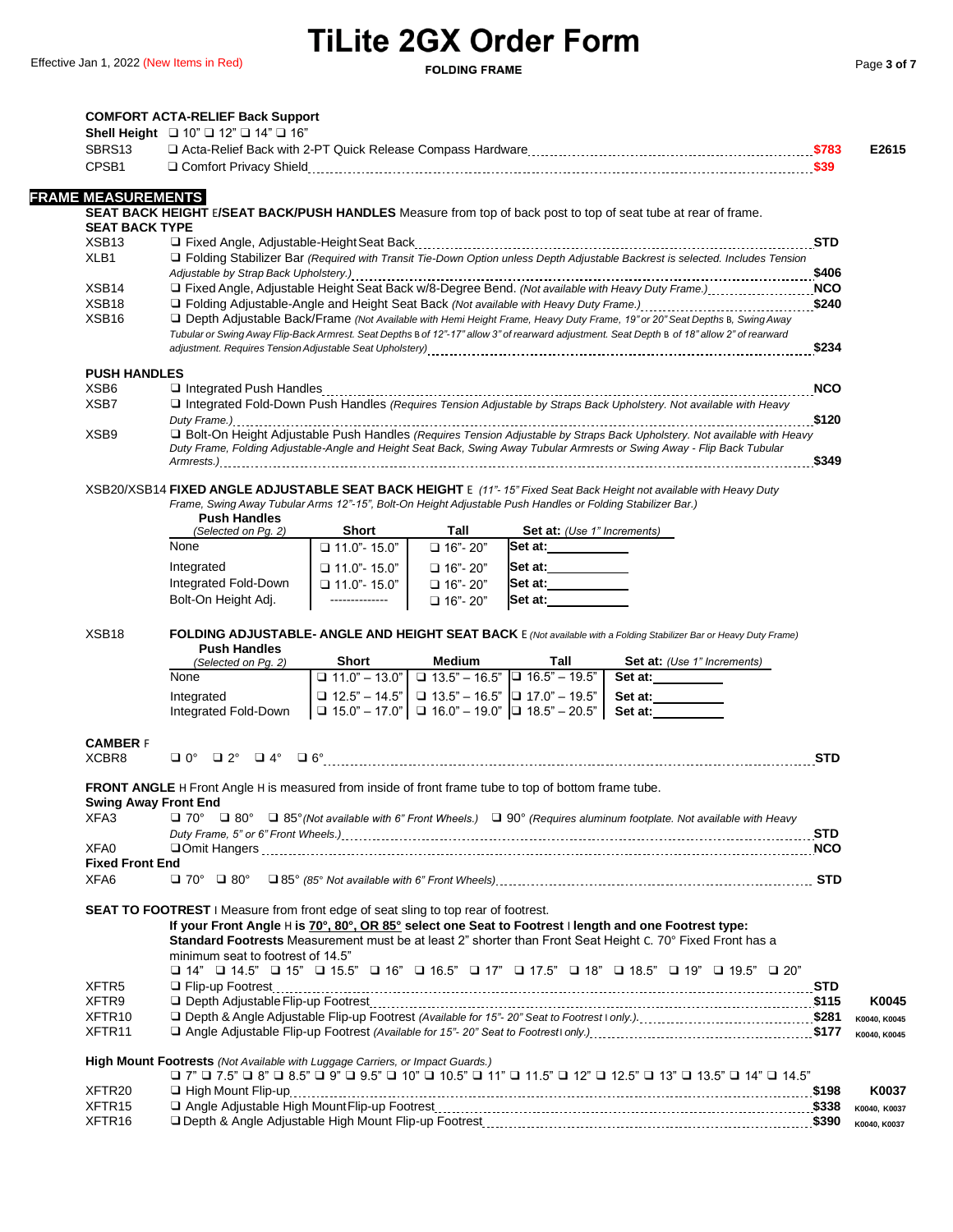| XFTR <sub>5</sub>             | $\Box$ 7" $\Box$ 8" $\Box$ 9" $\Box$ 10" $\Box$ 11" $\Box$ 12" $\Box$ 13"                                                                                                                              |       |              |
|-------------------------------|--------------------------------------------------------------------------------------------------------------------------------------------------------------------------------------------------------|-------|--------------|
| XFTR9                         |                                                                                                                                                                                                        |       | K0037        |
| XFTR <sub>10</sub>            |                                                                                                                                                                                                        |       | K0040, K0037 |
| XHLP1                         |                                                                                                                                                                                                        |       | E0951        |
| <b>Elevating Leg Rest</b>     |                                                                                                                                                                                                        |       |              |
|                               | $\Box$ 14" $\Box$ 15" $\Box$ 16" $\Box$ 17" $\Box$ 18" $\Box$ 19" $\Box$ 20" $\Box$ 21"                                                                                                                |       |              |
|                               |                                                                                                                                                                                                        |       | E0990        |
|                               |                                                                                                                                                                                                        |       |              |
|                               | <b>CUSTOM CONFIGURATION OPTIONS</b>                                                                                                                                                                    |       |              |
| XFW24                         | <b>FRONT WHEELS</b> (See Front Seat Height Ranges Chart on Page 2 for Front Seat Height C limitations.)<br>□ 3"x1.5" LiteSpeed Billet Aluminum Wheel w/Soft Roll Tire □ Silver Hub OR □ Black Hub\$198 |       |              |
| XFW14                         | □ 4"x.75" Plastic Wheel w/Poly Tire (Not available with Power Adaptable Frame or Heavy Duty Frame)                                                                                                     |       |              |
| XFW3                          | □ 4"x.75" Light-Up Micro-Caster (Not available with Power Adaptable Frame or Heavy Duty Frame.)\$84                                                                                                    |       |              |
| XFW26                         | □ 4"x1.5" LiteSpeed Plastic Wheel w/Soft Roll Tire (Not available with Power Assist, Power Add-on System or Heavy Duty Frame.)\$99                                                                     |       |              |
| XFW27                         | □ 4"x1.5" LiteSpeed Billet Aluminum Wheel w/Soft Roll Tire □ Silver Hub OR □ Black Hub\$208                                                                                                            |       |              |
| XFW6                          | □ 5"x1" Plastic Wheel w/Poly Tire (Not available with Power Adaptable Frame, Heavy Duty Frame or with 90° Front Angle H.) NCO                                                                          |       |              |
| XFW28                         | □ 5"x1.5" LiteSpeed Plastic Wheel w/Soft Roll Tire (Not available with Power Adaptable Frame, Heavy Duty Frame or 90°                                                                                  |       |              |
|                               |                                                                                                                                                                                                        |       |              |
| XFW30                         | □ 5"x1.5" LiteSpeed Billet Aluminum Wheel w/Soft Roll Tire □ Silver Hub OR □ Black Hub (Not available with 90°                                                                                         |       |              |
|                               |                                                                                                                                                                                                        |       |              |
| XFW9                          | □ 6"x1" Plastic Wheel w/Poly Tire (Not available with Power Adaptable Frame, Heavy Duty Frame or 85° or 90° Front Angle H.) NCO                                                                        |       |              |
| XFW32                         | □ 6"x1.5" LiteSpeed Plastic Wheel w/Soft Roll Tire (Not available with Power Adaptable Frame, Heavy Duty Frame, 85° or                                                                                 |       |              |
|                               |                                                                                                                                                                                                        | \$104 |              |
| XFW33                         | □ 6"x1.5" LiteSpeed Billet Aluminum Wheel w/Soft Roll Tire □ Silver Hub OR □ Black Hub (Not available with 85° or                                                                                      |       |              |
|                               |                                                                                                                                                                                                        |       |              |
| XFW16                         | Q 8"x1" Plastic Wheel w/Poly Tire (Not available with Power Assist, Power Add-on, Heavy Duty Frame or 12"-14" Seat Depths.                                                                             |       |              |
|                               |                                                                                                                                                                                                        |       |              |
| <b>FRONT FORKS</b>            |                                                                                                                                                                                                        |       |              |
| XFK1                          |                                                                                                                                                                                                        |       |              |
| XGL <sub>1</sub>              | □ Out-Front Glide™ Suspension Fork (Available in Black anodize only. Not available with 8" Front Wheels or Heavy Duty Frame) \$505                                                                     |       | E1015        |
|                               | Rider's Weight: □ 125 lbs. □ 125-180 lbs. □ 180-265 lbs.                                                                                                                                               |       |              |
|                               |                                                                                                                                                                                                        |       |              |
| <b>ONE ARM DRIVE</b><br>XOAD1 |                                                                                                                                                                                                        |       | E0958        |
|                               |                                                                                                                                                                                                        |       |              |
|                               |                                                                                                                                                                                                        |       |              |
|                               | Drive Handrim Side (Available with standard aluminum handrim only.) $\Box$ Install on Left $\Box$ Install on Right                                                                                     |       |              |
|                               | <b>STANDARD REAR WHEELS</b> (See Rear Seat Height Ranges Chart on Page 2 for Rear Seat Height D limitations.)                                                                                          |       |              |
| XRW14                         |                                                                                                                                                                                                        |       |              |
|                               | $\Box$ 22"(501)                                                                                                                                                                                        |       |              |
|                               | $\Box$ 24"(540)                                                                                                                                                                                        |       |              |
|                               | $\Box$ 25"(559) (Requires 15" minimum Seat Depth B.)                                                                                                                                                   |       |              |
|                               | $\Box$ 26"(590) (Requires 15" minimum Seat Depth B.)                                                                                                                                                   |       |              |
|                               | <b>PERFORMANCE REAR WHEELS</b> (See Rear Seat Height Ranges Chart on Page 2 for Rear Seat Height D limitations.)                                                                                       |       |              |
| XRW7                          |                                                                                                                                                                                                        |       |              |
|                               | $\Box$ 22"(501) - Std. Hub                                                                                                                                                                             |       |              |
|                               | □ 24"(540) - Std. Hub                                                                                                                                                                                  |       |              |
|                               | $\Box$ 25"(559) - Std. Hub (Requires 15" minimum Seat Depth B.)                                                                                                                                        |       |              |
|                               | $\Box$ 26"(590) - Std. Hub (Requires 15" minimum Seat Depth B.)                                                                                                                                        |       |              |
| XRW8                          | Spinergy <sup>®</sup> LX (Available with Heavy Duty Frame only when 0 or 2 degree camber is selected.)                                                                                                 |       |              |
|                               | □ Black □ Red □ Blue □ White □ Bright Orange □ Flamingo Pink □ Purple\$1103                                                                                                                            |       |              |
|                               | $\Box$ 22"(501) - Std. Hub<br>□ 24"(540) - Std. Hub                                                                                                                                                    |       |              |
|                               | □ 25"(559) - Std. Hub (Requires 15" minimum Seat Depth B.)                                                                                                                                             |       |              |
|                               | $\Box$ 26"(590) - Std. Hub (Requires 15" minimum Seat Depth B.)                                                                                                                                        |       |              |
| ZRW9                          | New Spinergy Design Lab LX Wheels (If same color is selected, anodized hubs and rims match color anodized package on page 1.                                                                           |       |              |
|                               | Available with black spokes only.)                                                                                                                                                                     |       |              |
|                               | □ Gold Anodize □ Green Anodize □ Blue Anodize □ Red Anodize □ Purple Anodize □ Orange Anodize  \$1311                                                                                                  |       |              |
|                               | $\Box$ 22"(501) - Std. Hub                                                                                                                                                                             |       |              |
|                               | □ 24"(540) - Std. Hub<br>□ 25"(559) - Std. Hub (Requires 15" minimum Seat Depth B.)                                                                                                                    |       |              |

❑ 26"(590) - Std. Hub *(Requires 15" minimum Seat Depth* B.*)*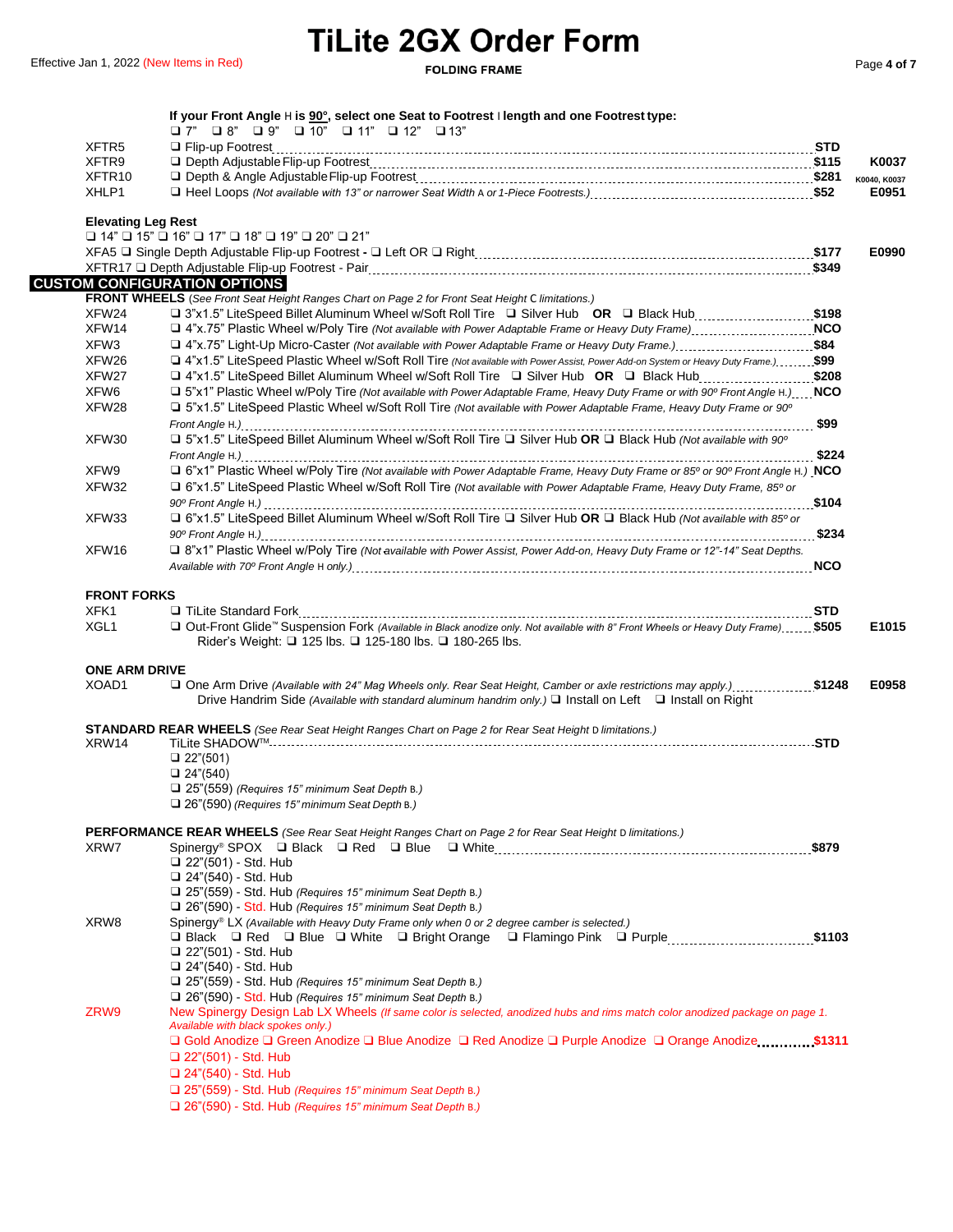Effective Jan 1, 2022 (New Items in Red) **FOLDING FRAME Page 5** of 7

| XRW16                                  | New Spinergy® Carbon Blade with 3k Weave Carbon Fiber (Not available with Heavy Duty Frame.)\$1540<br>$\Box$ 24"(540)<br>$\Box$ 25"(559) (Requires 15" minimum Seat Depth B.) |            |                |
|----------------------------------------|-------------------------------------------------------------------------------------------------------------------------------------------------------------------------------|------------|----------------|
| XRW17                                  | X-Core Mag (Not available with Heavy Duty Frame, Short Tabs, Quad Release Axles, Spoke Guards or Omit Handrims Option. Requires<br>□ 22"(501)<br>$\Box$ 24"(540)              | <b>NCO</b> |                |
| <b>AXLES</b>                           |                                                                                                                                                                               |            |                |
| XAXL1                                  |                                                                                                                                                                               |            |                |
| XAXL <sub>2</sub><br>XAXL3             | 162 Quad Release (Not available with Mag or 26"(590) Spinergy Spox or Spinergy LX Rear Wheels.)                                                                               |            |                |
|                                        |                                                                                                                                                                               |            |                |
|                                        | <b>PNEUMATIC REAR TIRES</b>                                                                                                                                                   |            |                |
| XRTR <sub>1</sub><br>XRTR <sub>2</sub> |                                                                                                                                                                               |            | E2213          |
| XRTR31                                 |                                                                                                                                                                               |            |                |
| XRTR30                                 |                                                                                                                                                                               |            |                |
| XRTR8                                  |                                                                                                                                                                               |            |                |
| XRTR24                                 |                                                                                                                                                                               |            |                |
| <b>SOLID REAR TIRES</b>                |                                                                                                                                                                               |            |                |
| XRTR22                                 | 115 (\$47), 24" (540) and 25" (559) Primo Express (Not available with Spinergy Carbon Blade Rear Wheels.)\$115                                                                |            |                |
| XRTR <sub>23</sub>                     |                                                                                                                                                                               |            |                |
|                                        |                                                                                                                                                                               |            |                |
| <b>HANDRIMS</b><br>XRIM1               |                                                                                                                                                                               |            |                |
| XRIM21                                 |                                                                                                                                                                               |            |                |
| XRIM <sub>12</sub>                     | □ Titanium – Satin Finish (Not available with 20"(451) or 22"(501) Rear Wheels, or 24"(540) Knobby tires.) \$489                                                              |            |                |
|                                        |                                                                                                                                                                               |            |                |
| XRIM <sub>10</sub>                     | Handrims by OUT-FRONT <sup>®</sup>                                                                                                                                            |            |                |
| XRIM11                                 |                                                                                                                                                                               |            |                |
| XRIM20                                 |                                                                                                                                                                               |            |                |
|                                        | The Natural-Fit® (Original, Larger Profile) (Not available with 20"(451) Rear Wheels.)                                                                                        |            |                |
| TRIM14                                 |                                                                                                                                                                               |            |                |
| TRIM <sub>15</sub>                     |                                                                                                                                                                               |            |                |
| TRIM <sub>16</sub>                     | $\Box$ Without Thumb Grip                                                                                                                                                     |            |                |
| TRIM17                                 | The Natural-Fit® LT (Reduced Weight, Smaller Profile) (Not available with 20"(451) Rear Wheels.)                                                                              |            |                |
| TRIM18                                 |                                                                                                                                                                               |            |                |
| TRIM <sub>19</sub>                     |                                                                                                                                                                               |            |                |
|                                        |                                                                                                                                                                               |            |                |
| XRIM <sub>5</sub>                      | <b>Additional Handrim Options</b>                                                                                                                                             |            |                |
| XRIM <sub>22</sub>                     |                                                                                                                                                                               |            |                |
|                                        |                                                                                                                                                                               |            |                |
| <b>Tab Length</b>                      |                                                                                                                                                                               |            |                |
| XRIM7                                  |                                                                                                                                                                               |            |                |
| XRIM <sub>8</sub>                      | □ Short Tabs (Not available with Mag Rear Wheels or The Natural-Fit® Handrims with Thumb Grip.)\$26                                                                           |            |                |
| <b>WHEEL LOCKS</b>                     |                                                                                                                                                                               |            |                |
|                                        | Wheel Locks by OUT-FRONT <sup>®</sup> O (Composite wheel locks not always compatible with 12"-13" Seat Depth. Uni-locks will be substituted at no charge.)                    |            |                |
| XWLK7                                  |                                                                                                                                                                               |            |                |
| XWLK8<br>XWLK10                        |                                                                                                                                                                               |            | E0961          |
| <b>Additional Wheel Locks</b>          |                                                                                                                                                                               |            |                |
| XWLK11                                 |                                                                                                                                                                               |            |                |
| XWLK3                                  |                                                                                                                                                                               |            |                |
| XWLK4                                  |                                                                                                                                                                               |            | E0961          |
| XWLK15                                 |                                                                                                                                                                               |            | E0974          |
|                                        | <b>BACK UPHOLSTERY</b> (Want more seating options? Click here to view the new TiLite Seating Order Form.)                                                                     |            |                |
| XBUP1                                  | □ Padded Nylon (Black Only. Not available with Heavy Duty Frame, Folding Back, Folding Stabilizer Bar, Depth Adjustable Frame,                                                |            |                |
|                                        |                                                                                                                                                                               | <b>STD</b> |                |
|                                        | Tension Adjustable by Straps (Included with Heavy Duty Frame. Required with Aluminum Fendered Side Guards and Fold-Down Push Handles.)                                        |            |                |
| XBUP3<br>XBUP <sub>5</sub>             |                                                                                                                                                                               |            | E2611<br>E2611 |
| XUPC3                                  | Ultrasuede Backrest Stripe [D Black (Not available with Padded Nylon or AIR Breathable Back Upholstery.)\$110                                                                 |            |                |
| XBUP0                                  |                                                                                                                                                                               |            |                |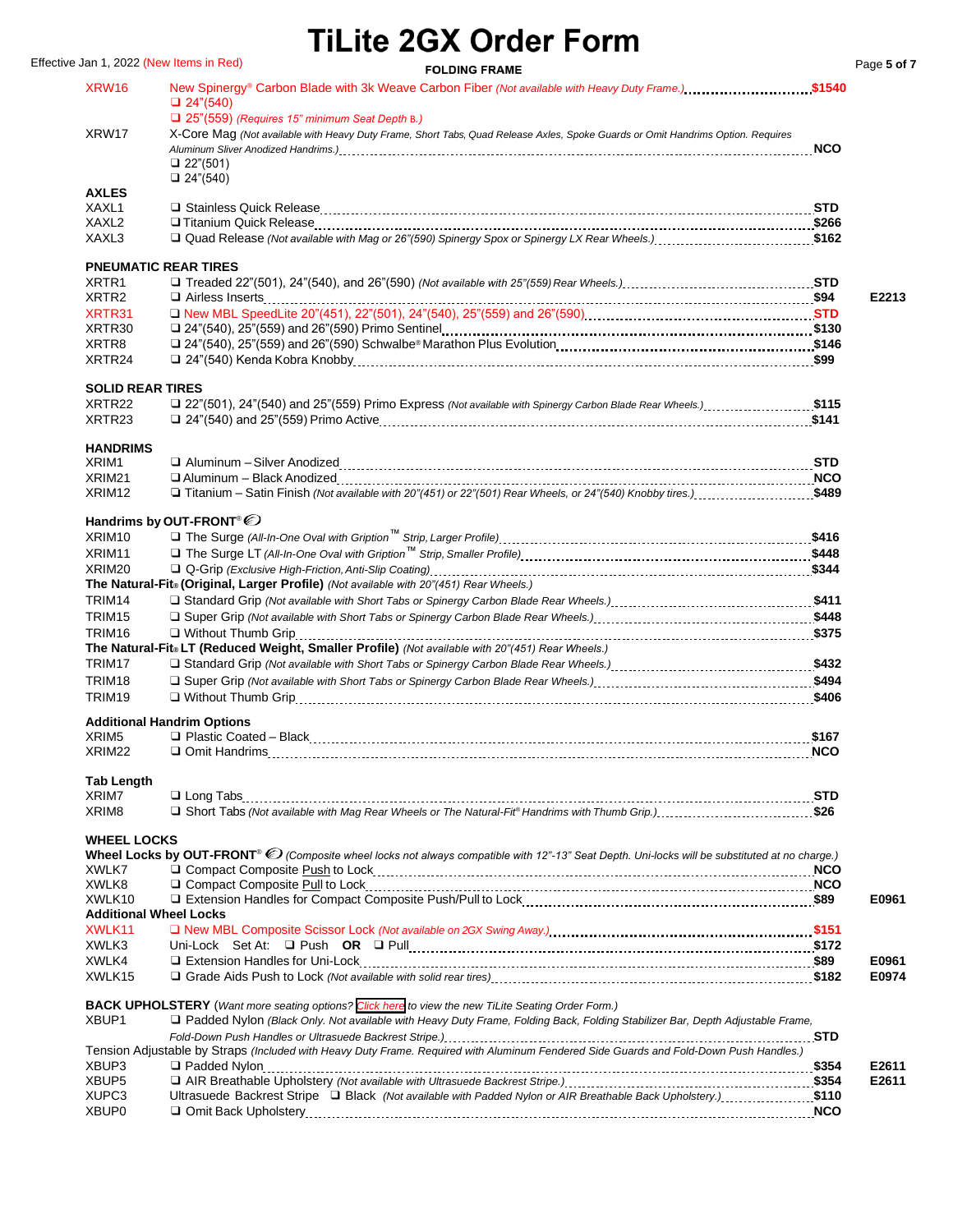Effective Jan 1, 2022 (New Items in Red) **FOLDING FRAME Page 6** of 7

## **SEAT UPHOLSTERY**

| ASUP |  |
|------|--|
| 85U  |  |

## **CUSTOM CONFIGURATION OPTIONS**

|                                        | טושה וטיוואזוטטיווויטט<br><b>SEAT CUSHION</b> (Want more seating options? Click here to view the new TiLite Seating Order                                                                                                                          |       |                |
|----------------------------------------|----------------------------------------------------------------------------------------------------------------------------------------------------------------------------------------------------------------------------------------------------|-------|----------------|
|                                        |                                                                                                                                                                                                                                                    |       | E2601          |
| ZCSH <sub>23</sub>                     |                                                                                                                                                                                                                                                    |       | E2607          |
| XCSH <sub>15</sub>                     |                                                                                                                                                                                                                                                    |       | E2622          |
| XCSH <sub>14</sub>                     | □ ROHO <sup>®</sup> QUADTRO SELECT <sup>®</sup> Cushion (Fits seat widths 14" to 19") Profile: □ Low □ Mid □ High\$506                                                                                                                             |       | E2624          |
| XCSH <sub>16</sub>                     |                                                                                                                                                                                                                                                    |       | E2624          |
| XCSH <sub>17</sub>                     |                                                                                                                                                                                                                                                    |       | E2624          |
| <b>SIDE GUARDS</b>                     |                                                                                                                                                                                                                                                    |       |                |
| <b>Aluminum</b>                        |                                                                                                                                                                                                                                                    |       |                |
| XSDG2                                  | Rigid Removable                                                                                                                                                                                                                                    |       |                |
| XSDG3<br>XSDG6                         | □ Fendered Adjustable (Requires Tension Adjustable by Straps Back Upholstery. Not available with Angle-Adjustable Fold-Down                                                                                                                        |       |                |
|                                        |                                                                                                                                                                                                                                                    |       |                |
|                                        | <b>New 3k Weave Carbon Fiber</b>                                                                                                                                                                                                                   |       |                |
| XSDG7                                  | $\Box$ Rigid Removable                                                                                                                                                                                                                             |       |                |
| XSDG8                                  |                                                                                                                                                                                                                                                    |       |                |
| XSDG11                                 | □ Fendered Adjustable (Requires Tension Adjustable by Straps Back Upholstery. Not available with Angle-Adjustable Fold-Down                                                                                                                        |       |                |
|                                        |                                                                                                                                                                                                                                                    |       |                |
| XARM1                                  | <b>ARMRESTS</b> (Desk Arms come with built-in Side Guards.)<br>Swing Away Tubular (Not available with Heavy Duty Frame, Folding Stabilizer Bar with Short or Medium Seat Back Height ranges                                                        |       |                |
|                                        | $\Box$ 9" - 12" OR $\Box$ 12" - 15"                                                                                                                                                                                                                | \$234 | E0973          |
| XARM4                                  |                                                                                                                                                                                                                                                    |       | E0973          |
| XARM2                                  | \$349. Removable Height Adjustable DeskArm with Rigid Side Guard (Requires 14" minimum Seat Depth B.)                                                                                                                                              |       | E0973          |
|                                        | □ 9" to 12" OR □ 12" to 15"                                                                                                                                                                                                                        |       |                |
|                                        | □ Standard Length Pad (10") OR □ Full Length Pad (14")                                                                                                                                                                                             |       |                |
| XARM3                                  | Removable Height Adjustable Desk Arm with Rigid Side Guard and Transfer Loop (Requires 16" minimum Seat Depth B.) \$390                                                                                                                            |       | E0973          |
|                                        | <b>□</b> 9" to 12" <b>OR</b> ■ 12" to 15"                                                                                                                                                                                                          |       |                |
|                                        | $\Box$ Standard Length Pad (10") OR $\Box$ Full Length Pad (14")                                                                                                                                                                                   |       |                |
| XARM5                                  | <b>Available Armrest Option</b>                                                                                                                                                                                                                    |       |                |
|                                        |                                                                                                                                                                                                                                                    |       |                |
| <b>SEAT BELTS</b>                      |                                                                                                                                                                                                                                                    |       |                |
| XBLT1<br>XBLT2                         |                                                                                                                                                                                                                                                    |       | E0978<br>E0978 |
| XBLT4                                  |                                                                                                                                                                                                                                                    |       |                |
| XBLT5                                  | I Bodypoint®1" Wide Push-Button Buckle Padded (Auto-Style.) (Not available with 19" - 22" Rear Seat Widths A.)  \$188<br>S177 Bodypoint® 1.5" Wide Push-Button Buckle Padded (Auto-Style.) (Not available with 19" - 22" Rear Seat Widths A.)\$177 |       | E0978<br>E0978 |
| XBL <sub>10</sub>                      |                                                                                                                                                                                                                                                    |       | K0108          |
| XBLT16                                 |                                                                                                                                                                                                                                                    |       | E0978          |
|                                        |                                                                                                                                                                                                                                                    |       |                |
| <b>CALF STRAP</b><br>XCLF <sub>2</sub> |                                                                                                                                                                                                                                                    |       | K0038          |
|                                        |                                                                                                                                                                                                                                                    |       |                |
|                                        | □ Medium (Recommended for 11"- 15" Footrest Widths)                                                                                                                                                                                                |       |                |
|                                        | $\Box$ Large (Recommended for 14"- 17" Footrest Widths)                                                                                                                                                                                            |       |                |
|                                        | $\Box$ Xtra Large (Recommended for 16"- 19" Footrest Widths)                                                                                                                                                                                       |       |                |
| XCLF3                                  |                                                                                                                                                                                                                                                    |       | K0038          |
|                                        | $\Box$ Medium (Recommended for 12"- 15" Footrest Widths)                                                                                                                                                                                           |       |                |
|                                        | $\Box$ Large (Recommended for 16"- 20" Footrest Widths)                                                                                                                                                                                            |       |                |
| XCLF1                                  |                                                                                                                                                                                                                                                    |       | K0038          |
|                                        | <b>RESIDUAL LIMB SUPPORT</b>                                                                                                                                                                                                                       |       |                |
| XRSL1                                  |                                                                                                                                                                                                                                                    |       | E1020          |
| XRSL <sub>2</sub>                      |                                                                                                                                                                                                                                                    |       | E1020          |
| <b>BACKPACK</b>                        |                                                                                                                                                                                                                                                    |       |                |
| XBCK3                                  |                                                                                                                                                                                                                                                    |       |                |
| <b>SEAT POUCH</b>                      |                                                                                                                                                                                                                                                    |       |                |
| XPCH <sub>3</sub>                      |                                                                                                                                                                                                                                                    |       |                |
| XPCH4                                  |                                                                                                                                                                                                                                                    |       |                |